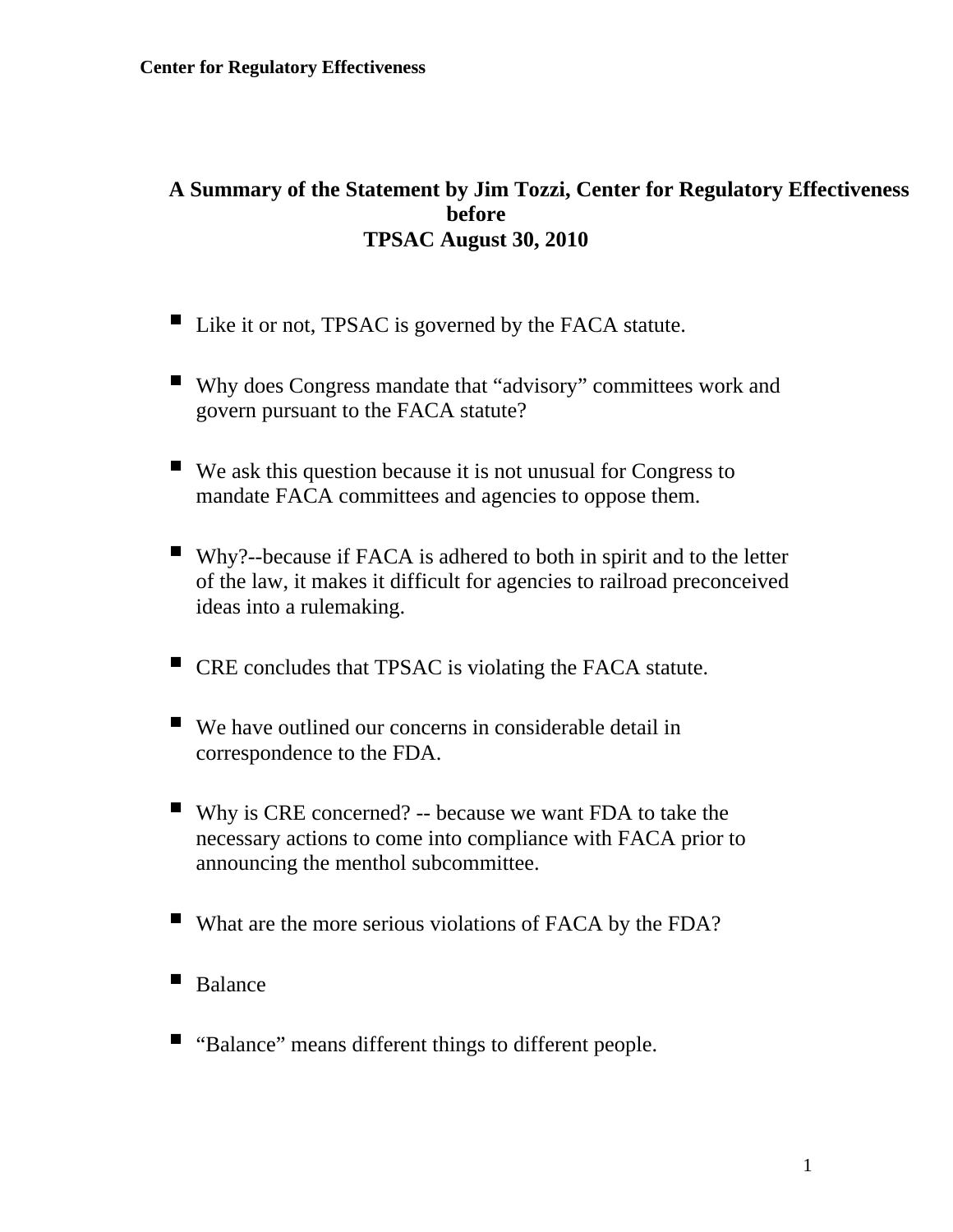There are, however, two elements of "balance" that I would like to address.

*-- Federal Employees as Members* 

*-- Scientific Background of Members* 

- Federal Employees as Members
- The TPSAC constituents subcommittee has nearly one federal employee on the committee for each non-federal employee.
- Why is CRE concerned?—because where you sit is often where you stand
- If the Secretary wants federal input she can request federal agency views without appointing them to an "advisory" committee, often viewed as a disinterested group of subject experts.
- Is CRE concerned about the 50% level of feds? What about 25% or 10%.
- CRE's concern is why are there any federal employees on the constituents subcommittee?
- I have been on FACA committee(s) for nearly two decades and I have never served with a federal employee.
- EPA's Science Advisory Board is similar to TPSAC in that it is a standing committee, formed in 1978, to provide scientific advice to the agency.
- $\blacksquare$  The SAB has six subcommittees, neither the parent committee or any of its six subcommittees have any federal employees.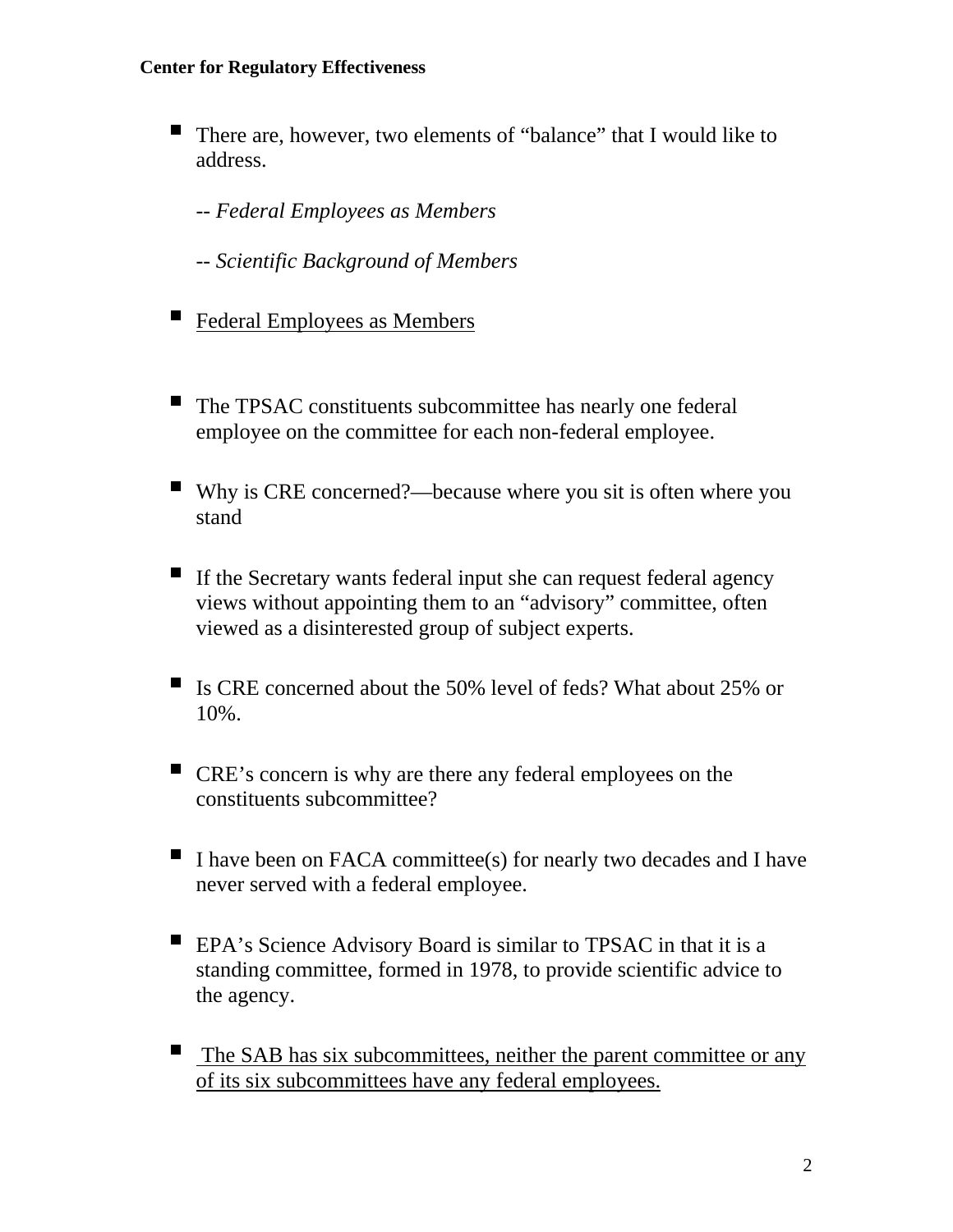■ What about the State Department's Advisory Committee on International Economic Policy?

Some 60 members, not one federal employee

- There should be no federal employees on TPSAC or its subcommittees
	- nessuno
	- ninguno
	- $\blacksquare$  aucun

Any language you say it in, it is "none".

- Now allow me to address another component of balance, scientific disciplines.
- CRE sees the science issues related to menthol as:

l. Hard Science—toxicological studies dealing with well defined endpoints such as cancer.

2. Soft science—studies dealing with initiation and cessation.

- In our view, the hard science issues are resolved, for example menthol does not cause cancer.
- Regarding initiation and cessation, we have reviewed nearly fifty percent of the studies identified by FDA.